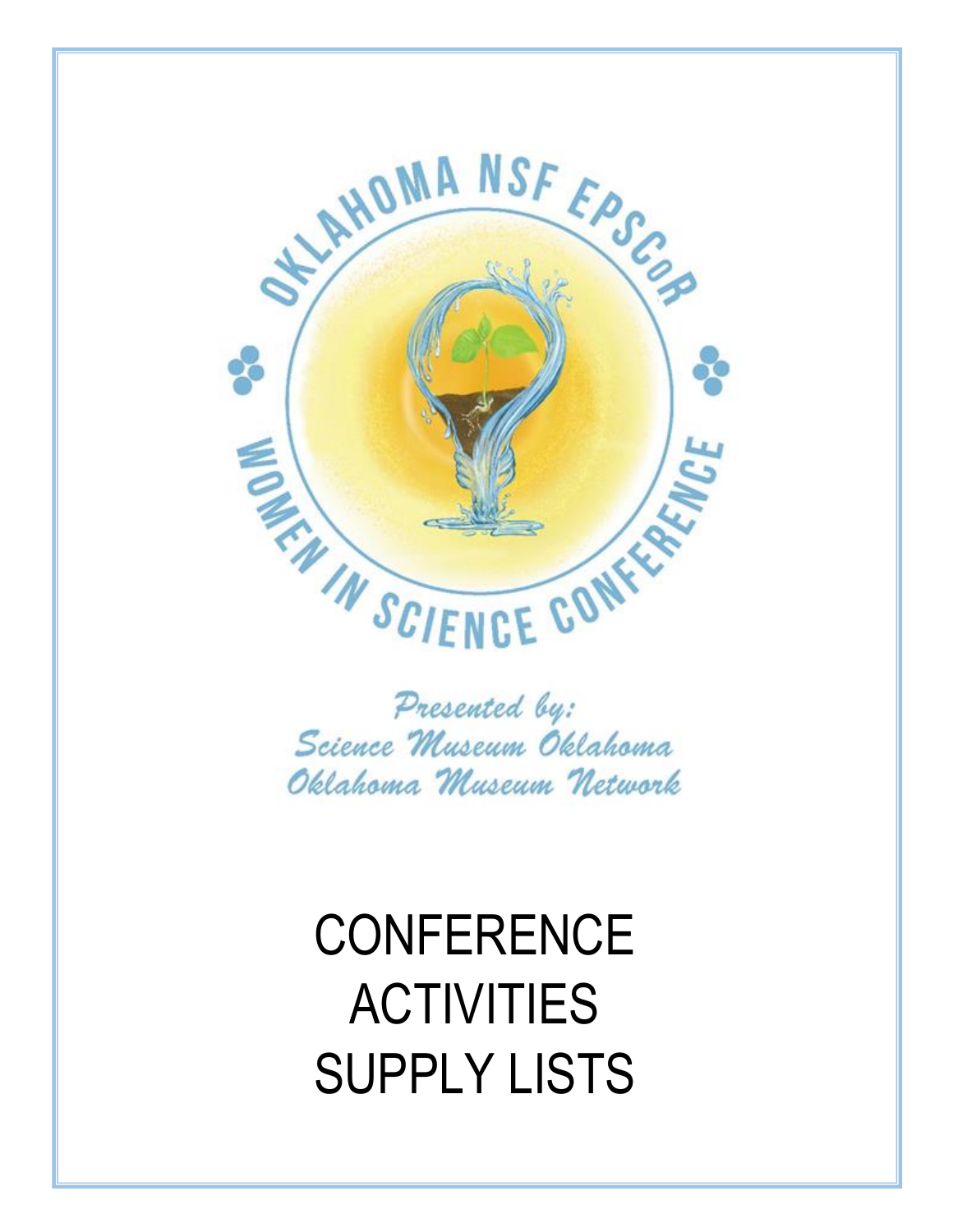#### **Amounts shown are per student.**

**Please note: Items highlighted in gray are not included in classroom kits—those items must be obtained by the participant(s).**

### **BREAKOUT SESSION – DUST BOWL 2.0?**

#### **Soil Layer Jar**:

- clean clear jar with a tight fitting lid
- dish liquid
- soil sample
- water

#### **Soil Ribbon Test:**

- soil sample
- water

### **Two Field Wind Test and Ag Engineering Challenge:**

- cardboard pizza box
- cardboard divider the width your pizza box
- 10-12 pipe cleaners/chenille stems
- sand or peat moss
- piece of turf starter or erosion control sheet half the size of your pizza box
- piece of plastic sheeting
- 2 wooden skewers
- dice
- hair dryer or box fan
- tape
- scissors

### **STUDENT ACTIVITY – DIY BAROMETER**

- rigid plastic cup or wide-mouthed glass jar or aluminum can
- 12" balloon
- heavy rubber band
- drinking straw
- glue or glue dots
- scissors

### **STUDENT ACTIVITY – SUGAR SCRUB BARS**

- 2 tablespoons coconut oil
- 4 tablespoons sugar
- 2 tablespoons grated bar soap
- 2 oz. portion cup or soap mold
- stir stick
- grater or knife
- microwave safe bowl
- access to a microwave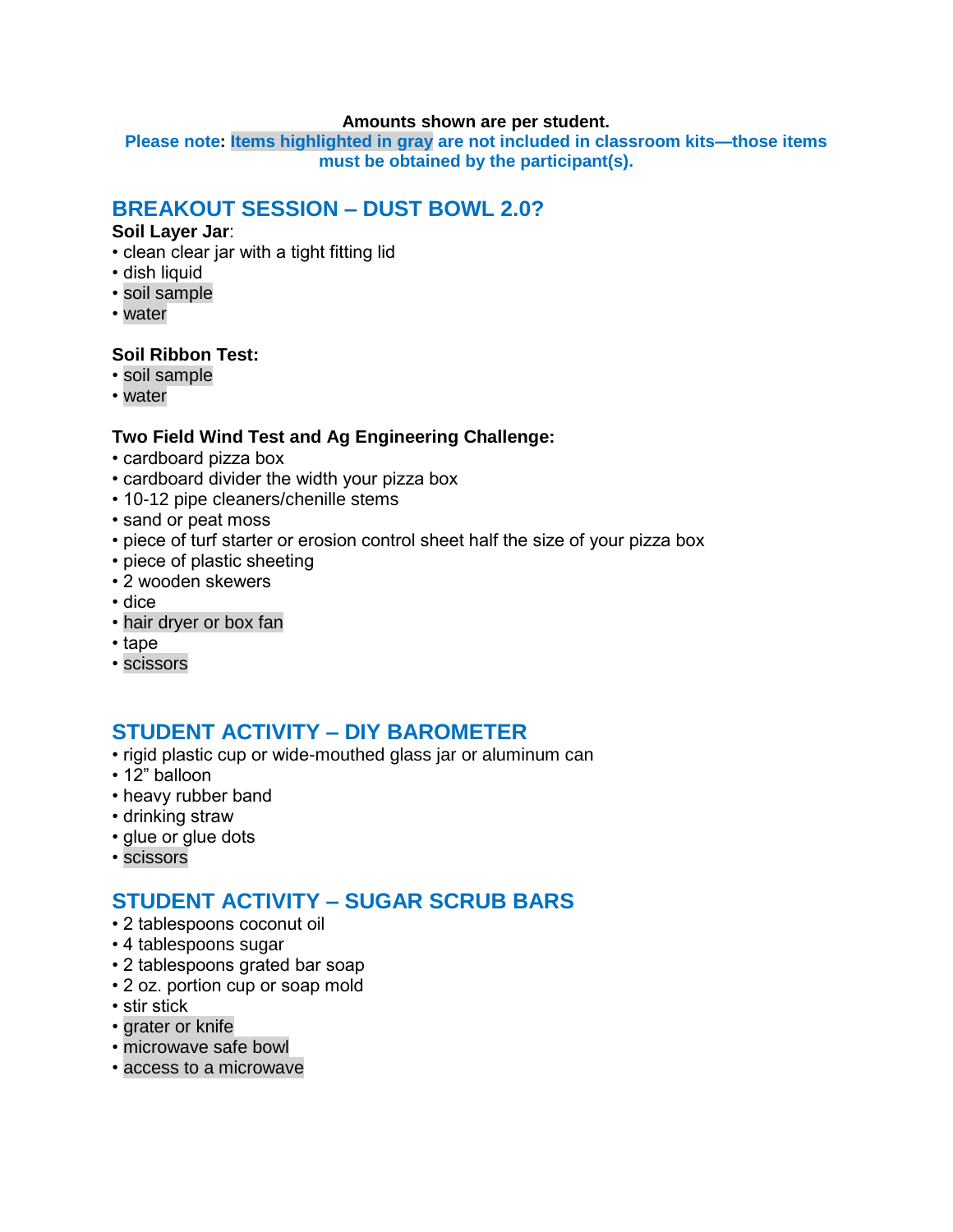# **STUDENT ACTIVITY – TOO MUCH LIGHT**

### **LED light kit:**

- 10 mm LED
- jumbo Craft stick
- coin cell battery
- binder clip
- copper tape
- clear tape
- assortment of craft supplies
- city sport center template *(pdf available on Activity Page)*

### **CITIZEN SCIENCE PROJECT – GLOBE AT NIGHT**

- data collection information and forms available at www.globeatnight.org
- Night Sky app (optional/download from the Apple app store or Google Play store)
- smartphone or computer with internet connection

# **CITIZEN SCIENCE PROJECT – GLOBAL GEO-REFERENCED FIELD PHOTO LIBRARY**

- data collection information and Field Photo app available at http://eomf.ou.edu/photos/
- Field Photo app (download from the Apple app store or Google Play store)
- camera or smartphone

### **CITIZEN SCIENCE PROJECT – I SEE CHANGE**

- data collection information and sign-up available at https://www.iseechange.org/gettingstarted
- smartphone or computer with internet connection

# **TEACHER'S LOUNGE – LEVEES THAT LAST**

- three different types of soil samples: sand, potting soil, and clay
- water
- ½ measuring cup
- funnel or snowcone cup
- filter paper or coffee filters
- tablespoon
- small sponges
- paper
- pencil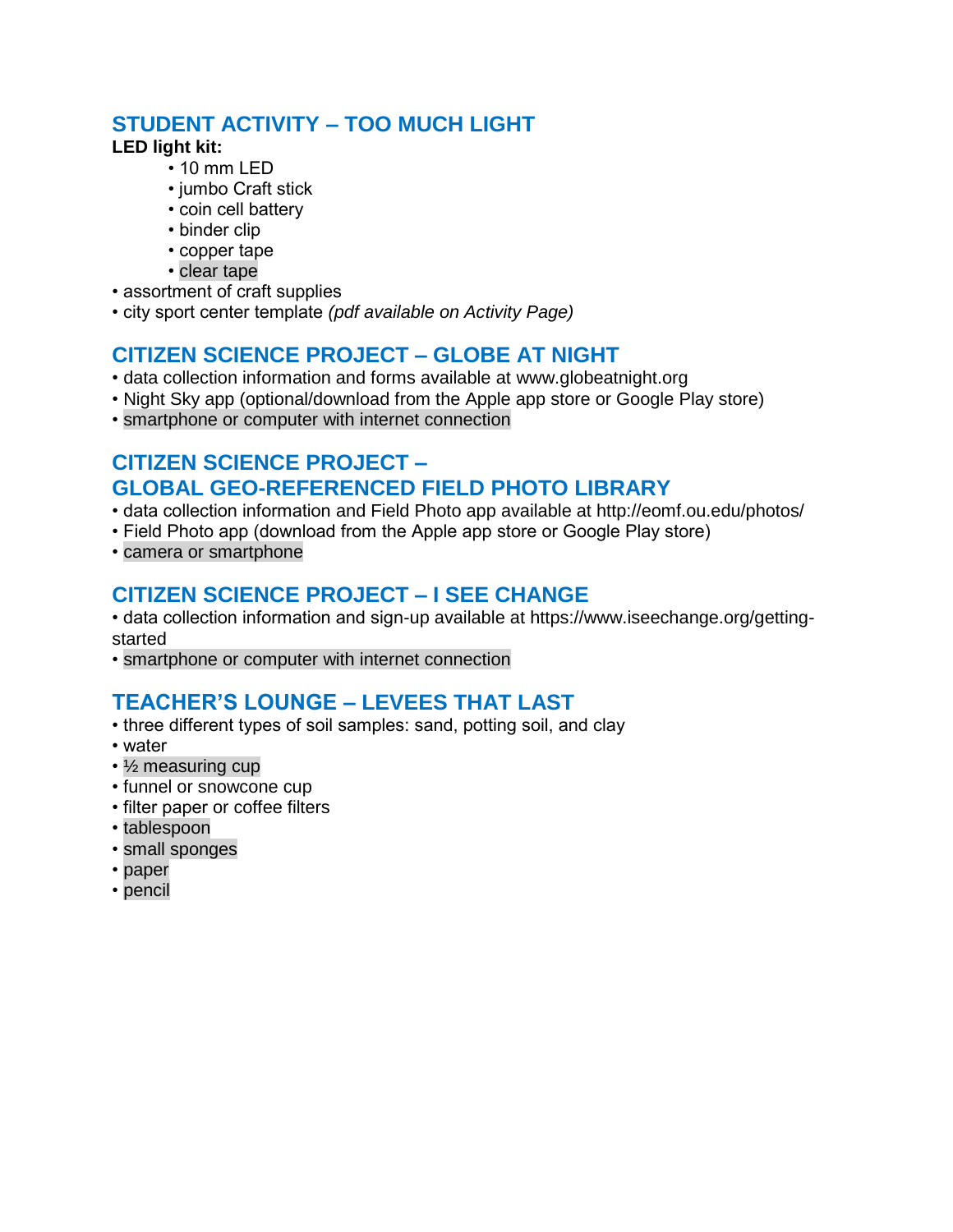## **TEACHER'S LOUNGE – WATER FILTRATION**

### **Polluted water sample supplies:**

- an empty water bottle with lid to mix and store polluted water
- soil or potting mix
- small pieces of Styrofoam or small pieces of newspaper
- rice or beans
- baking soda or salt
- dishwashing detergent
- vegetable oil
- food coloring
- tap water

### **For the filter:**

- 2-liter bottle
- paper towels, coffee filters or cloth scraps
- sand
- small pebbles
- timothy hay or grass
- horticultural or aquarium charcoal

# **TEACHER'S LOUNGE – CUP STACK CODING**

- symbol key**\***
- cup stacking cards**\***
- 6-10 disposable cups
- blank paper
- pencil or pen
- \* *Templates available for download in Teachers' Lounge*

## **TEACHER'S LOUNGE – CAMERA OBSCURA**

- cardboard box
- empty can
- hammer
- nail
- piece of tracing paper
- tape
- scissors

## **TEACHER'S LOUNGE – ZOETROPE**

- black cardstock
- viewer template**\***
- 5 ½ " cardboard circle**\***
- animation template**\***
- sharpened pencil
- glue
- tape
- copy paper
- additional pencils or markers for drawing
- *\* Templates available for download in Teachers' Lounge*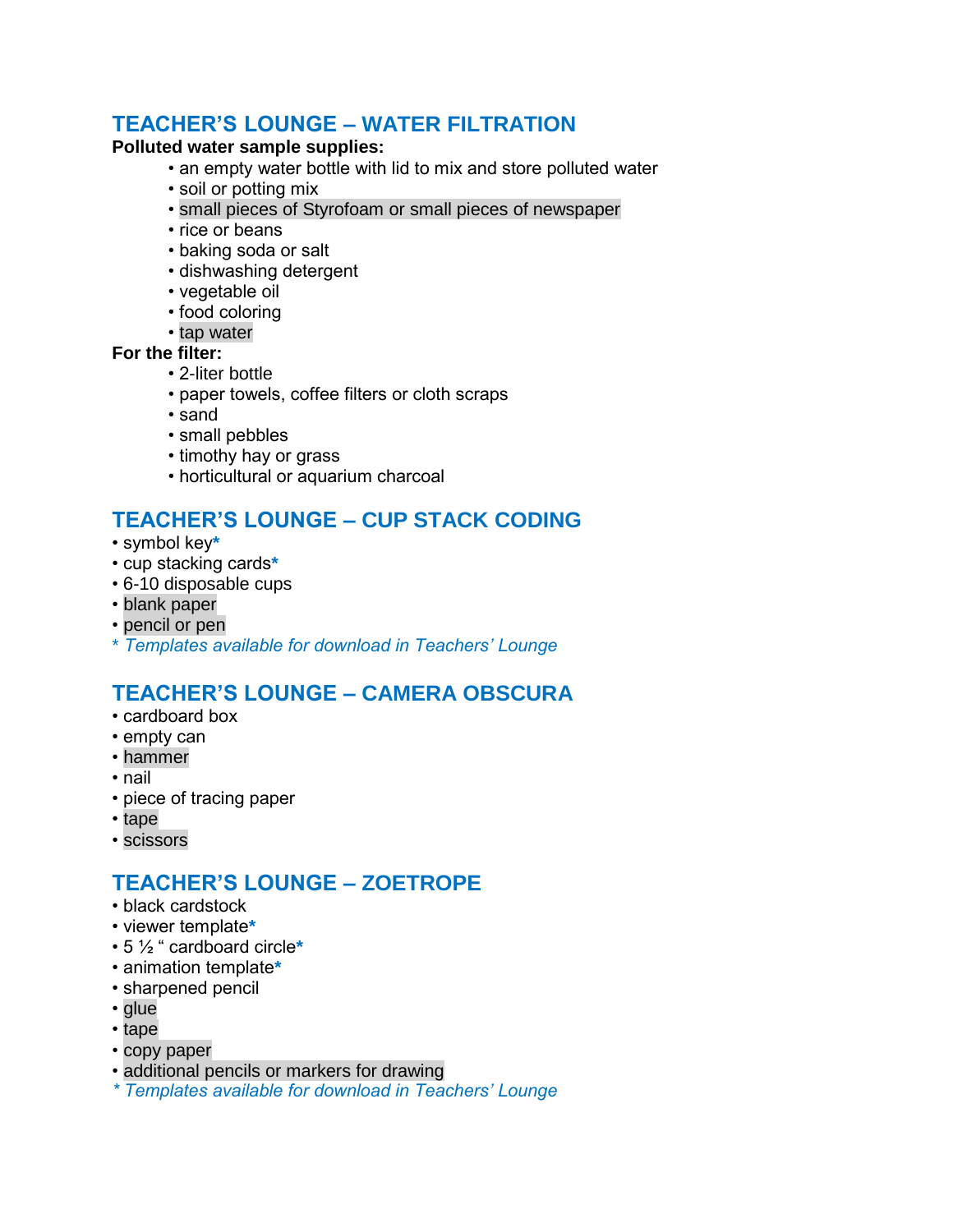# **RECRUITMENT FAIR VENDOR ACTIVITY NASA Oklahoma Space Grant Consortium/ NASA EPSCoR - End Effector**

- 2 Styrofoam cups
- string (3 pieces)
- scissors
- tape

# **RECRUITMENT FAIR VENDOR ACTIVITY Oklahoma City Community College – Simple Catapult**

- 8 small craft sticks
- 2 large craft stick
- bottle cap
- 3 rubber bands
- Marshmallows

# **RECRUITMENT FAIR VENDOR ACTIVITY Oklahoma State University – Building Structure**

- 1+ piece of copy paper
- 1 ft. scotch tape
- 2 ft. piece of string
- scissors

### **RECRUITMENT FAIR VENDOR ACTIVITY Northern Oklahoma College – Science Laboratory**

- access to Apple App store or Google Play store
- smartphone/tablet
- blister pack or transparency sheet or hard clear plastic

### **RECRUITMENT FAIR VENDOR ACTIVITY Cameron University Engineering – Chromatography Butterfly**

- coffee filter
- paper plate
- colored markers
- isopropyl alcohol

# **RECRUITMENT FAIR VENDOR ACTIVITY University of Science and Arts of Oklahoma – Pipe Cleaner DNA Strands**

- 3 pipe cleaners (2 each of 2 colors)
- handful of pony beads